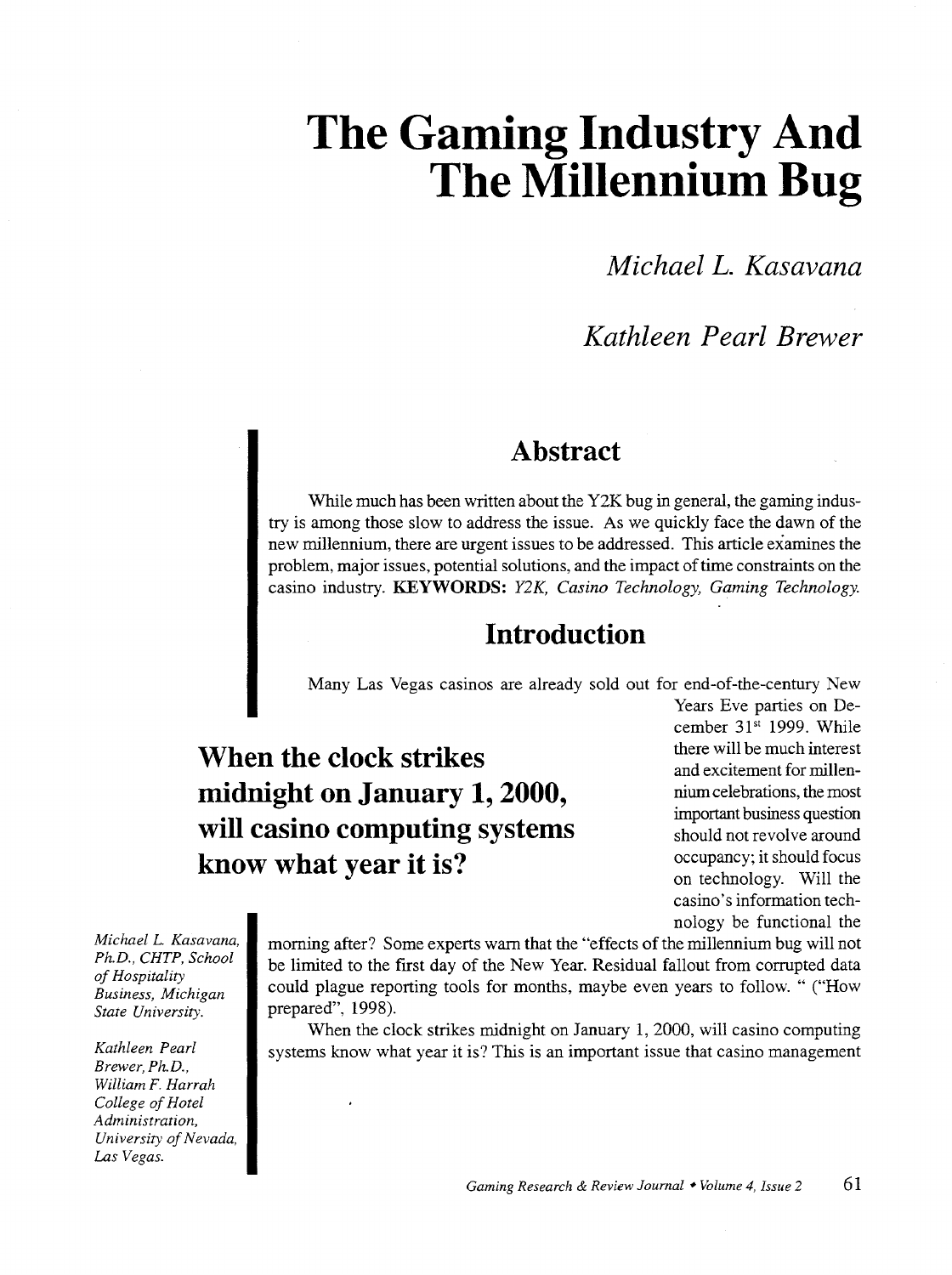needs to address as soon as possible. In addition to ensuring that the casino technology is reliant, management must also be aware of casino susceptibility to the importation of damaged or tainted data as a result of contact with external computer systems (e.g., online purchasing, Internet, telecommunications, security systems, hotel property management systems).

#### **Millennium Concerns**

The main reason for concern is that programmers who developed software using older computer languages (Fortran, Cobol, and C) substituted a 6-digit abbreviation (MMDDYY) for an 8-digit date (MMDDYYYY). The original reason for abbreviated date formatting was to save precious and expensive memory space. Thus, Christmas day 1999 would be written and stored as 122599, instead of 12251999.

When it comes to correctly calculating the casino year-to-date budget, patron account balances, or inventory valuation, 2- and 4-digit years typically work equally

well. For example, consider the difference between 1999 and 1976 compared to 99 minus 76. Both differences equal 23. Moving dates forward into the next century, however, changes the mathematical relationship among data since the difference between 2000 and 1976 is 24, but 00 minus 76 equals -76. The former mathematical relationship date-sensitive data simply do not transcend across the turn of the century mark. Curing the Y2K problem "requires a line-by-line rewriting of software code so computers will be able to handle four-digit ref-

**The Y2K crisis, which may affect any device containing a computer chip, is of such broad scope that casino management must review the Y2K-readiness of each device, both separately and within the casino technology network.** 

erences to years, and not mistake the year 2000 for the year 1900." ("Seeking solutions", 1998).

As the next millennium approaches, casino management would be wise to sharply focus on installed computer systems and the potential disaster of a year 2000 (abbreviated "Y2K") system failure. From a national perspective, it is estimated that 10% of installed business application software will require significant modification (or replacement) to ensure continuous operability. This estimate is attributable to the fact that 10% of all stored data is believed to be time/date dependent. For the casino industry, this figure is likely double, as the amount of data that is time/date dependent for internal tracking as well as regulatory compliance is extensive.

While there appears to be no universal definition of  $Y2K$ -compliant software, the "millennium bug" is expected to impact casino operations supported by noncompliant applications. The Y2K crisis, which may affect any device containing a computer chip, is of such broad scope that casino management must review the Y2K-readiness of each device, both separately and within the casino technology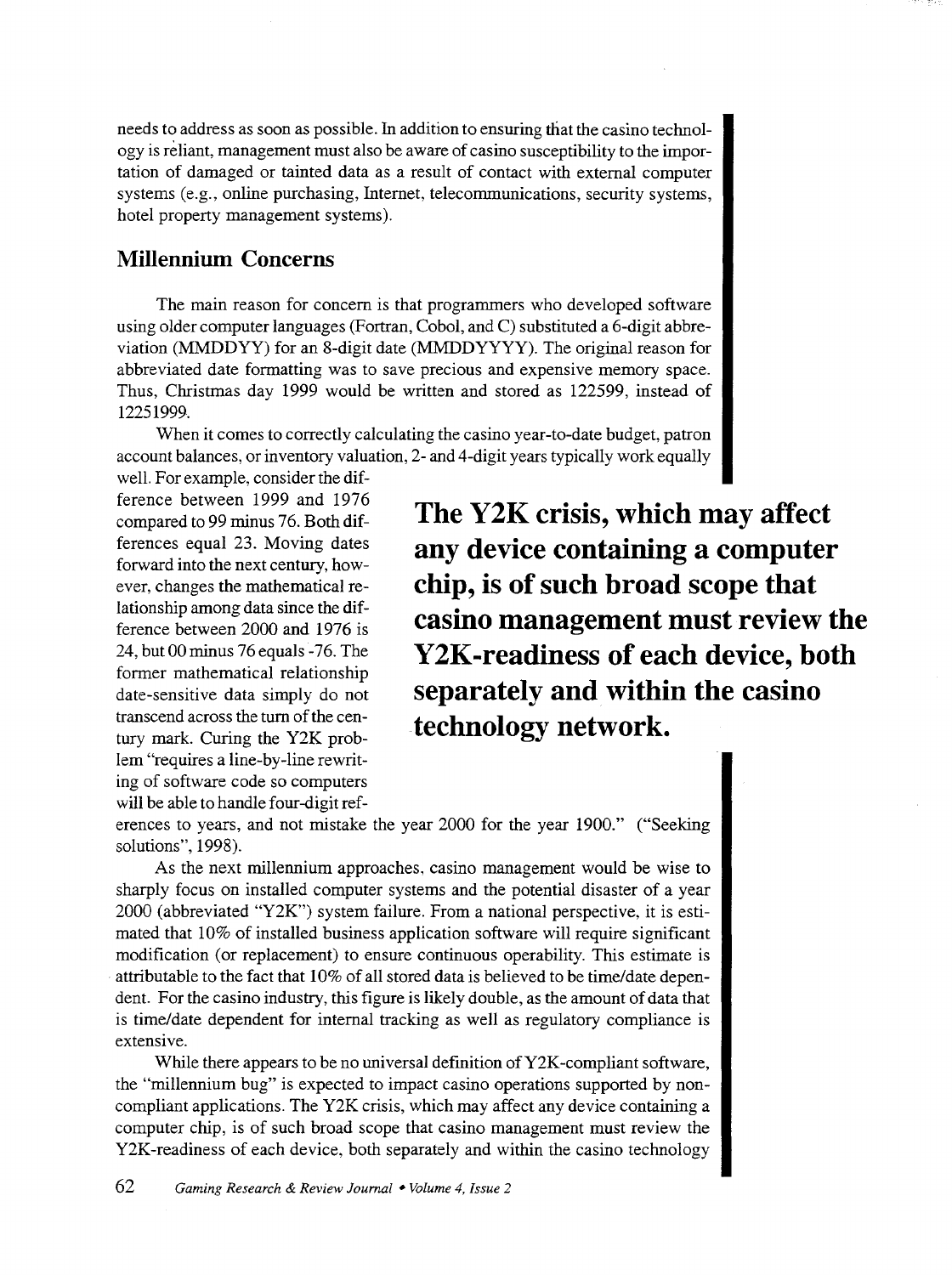*The Gaming Industry and the Millennium Bug* 

network. Given possible connectivity to external technology, a casino faces the possibility of a Y2K ripple effect. The term 'ripple effect' describes the situation in which suppliers, business partners, patrons, and other third parties that do not cure Y2K issues can wreak havoc on casino internal applications ("The ripple effect", 1999). Systems likely to be impacted include:

> Casino Accounting System Property Management System Restaurants and Retail Outlets Call Accounting System Energy Management System Life Safety System.

## **The Y2K Problem**

Before getting too far into the discussion, it might be a good idea to define a few 'techno" terms that have been invented or at least frequently used when describing the Y2K issue:

| Year 2000-capable    | --capable of being converted from non-compliant<br>to Y2K-compliant            |
|----------------------|--------------------------------------------------------------------------------|
| Year 2000-compliant  | --capable of data processing and data exchange                                 |
| Year 2000-ready      | involving dates after 12/31/99<br>--not Year 2000-compliant but is ready to be |
|                      | modified for compliance                                                        |
| Long Dates           | --storage of 8-digit date format (MMDDYYYY)                                    |
| <b>Julian Dates</b>  | --computation of intervals based on a key date                                 |
| Corrective Software  | --programs to develop Y2K-compliance                                           |
| Replacement Software | --substitutes for Y2K tainted software                                         |

Some interchangeable terms used for end-of-the-century data problems include:

| $Year-2000$                                     | -- end of the century incompatibility        |
|-------------------------------------------------|----------------------------------------------|
| Y2K                                             | --abbreviation for Year 2000 described above |
| Millennium Bug                                  | --substitute for end of the century problem  |
| Century Date Conversion -- time incompatibility |                                              |

The Y2K problem is the result of two factors: 1) older computer operating systems surviving beyond a projected life cycle, and 2) the absence of century date conversion (CDC) standards in data storage design. Since operating systems tend to dictate and restrict the number of programming language options available for system development, the long-term existence of legacy operating systems can be problematic. Applying such constraints, computer programmers intentionally developed software (program code) that represented a calendar year as a two digit number (e.g., 1997 as 97), as opposed to using all four digits. At the time of implementation this approach was considered desirable and efficient. It conserved memory space and controlled overall system expenditures.

Since a 2-digit coding process only stores the last two digits of the year, the beginning of the next century presents unique computations involving the year "00".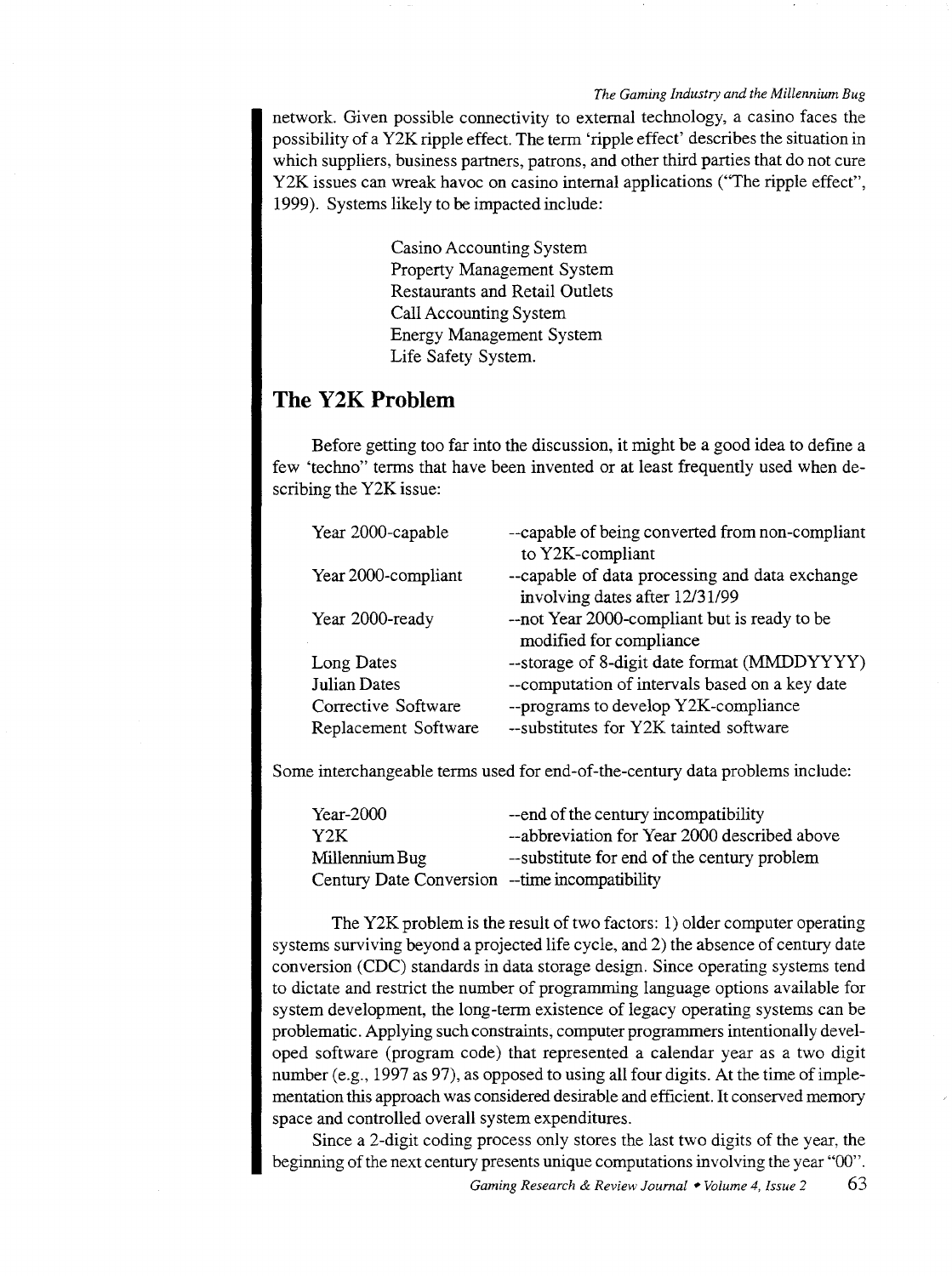When this two-digit number is encountered, a system failure (crash) or major data corruption appears likely. Failure as a result of improper coding may lead to the

casino experiencing a significant loss of data or files. From the user's perspective, the outcomes from non-compliant systems are simple. Either the system will fail or it will continue to produce data that may not be correct. This "bad" data scenario may be the most dangerous, since decisions will be made and reports gener-

**Correcting the Y2K problem in one casino network component may compound the problem when an interfaced system device transmits transactional data that fails Year-2000 compliance standards.** 

ated, including required government and regulatory reports, that may be in serious error. These errors may result in the loss of competitive advantage, productivity, profitability, and licensing.

## **Y2K Compounded**

Many casinos install multiple computer systems (e.g., slot accounting system, player tracking, food and beverage, hotel property management, telecommunications) and connect them to form a casino-wide enterprise network. Correcting the Y2K problem in one casino network component (e.g., casino accounting system) may compound the problem when an interfaced system (e.g., point-of-sale system) device transmits transactional data that fails Year-2000 compliance standards. In addition, the entire Y2K casino problem can be further heightened through a lack of component synchronization. The integrity and interdependency of casino computer platforms further compounds the immensity of this potential, systemic problem. Potential Y2K problems may arise in the casino main accounting system, point-ofsale system, energy management system, timekeeping system, property management system, telecommunication system, alarm system, elevator system, and various office equipment and appliances. For example:

- Patrons may receive insulting, dunning notices informing them that their casino account is 99 years past due, given erroneous accounts receivable aging calculations;
- Patrons may be charged excessive amounts for overnight accommodations or other time-based events when the system calculates a usage as 99 years plus one or two hours and then applies the appropriate hourly fee; or
- Patrons in an elevator may become trapped when the elevator control system miscalculates the time of its last or next scheduled maintenance.

It is important to note that all types of computers are at risk, including midrange, desktop and laptop systems, and client/server network topologies (common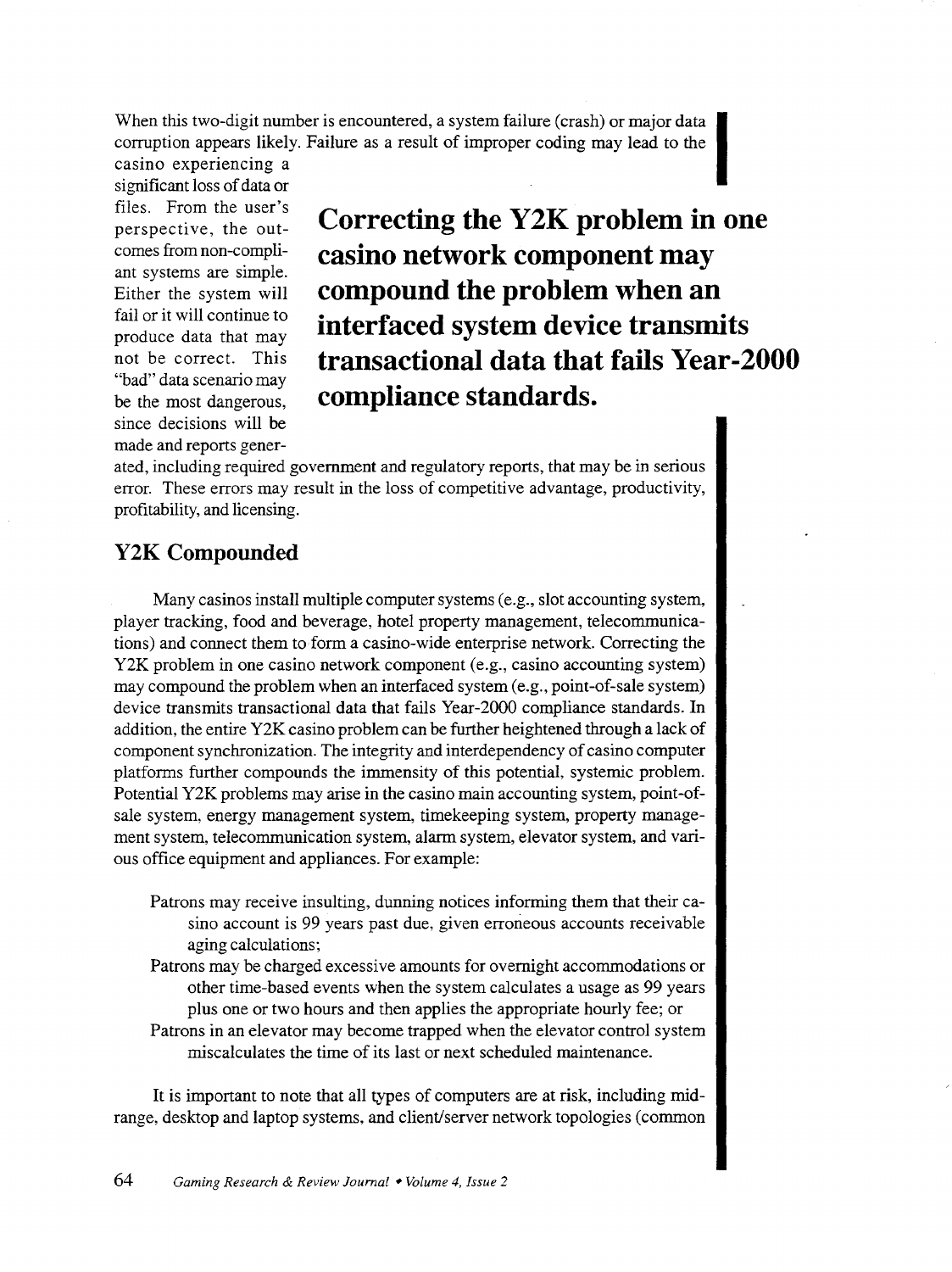#### *The Gaming Industry and the Millennium Bug*

to casinos). Embedded computer chips, utilized to operate facilities equipment, such as elevator and security systems, are also prone to Y2K dysfunction.

In fact, embedded chips and systems offer additional concerns as the user is not always aware that these are separate systems or devices. The term "embedded system component" is used to describe program sections or data elements that are shared among devices or systems. They obscure themselves in hundreds of pieces of equipment and devices that are used everyday or are small systems that appear to be part of a larger system, but in fact operate independently. Any of these devices or systems that transfer date/time-sensitive data to a larger system can cause disruption, corrupt data, or crash the entire system. The Y2K problem can be compounded when corrective activities fail to resolve the problem due to a lack of detection. Any component or system that interfaces to a central system must also be 2000-compliant, or network -wide communication problems are likely to arise. In our enthusiasm to make software seamless and user friendly, we have integrated and embedded devices and systems throughout the enterprise system.

Although the cause of, and the fixes for, the Y2K problem are complicated (involving software, re-engineering and testing), the avoidance of operational problems may be even more complicated. Casino management must be keenly aware of the Y2K dilemma and play an integral role in Y2K remediation. Most computerbased clocks in casino applications are hidden and hard coded within task specific software. Consider the fact that devices in a casino network continuously commu-

**Some programming techniques that system suppliers claim will avoid the Y2K problems are: Julian date formatting and long date formatting.**  nicate and maintain baseline and transactional data as time-based events. In the past, there was little thought given to differentiating between June 26, 1991 and June 26, 2001. In addition, any mathematical computations necessary to add or subtract be-

tween yearly dates are not likely to work during the rollover from 1999 to 2000. Even a computer program written to test for a specific date being later than another is unlikely to calculate correctly with only a single century of date representation.

Some programming techniques that system suppliers claim will avoid the Y2K problems are: Julian date formatting and long date formatting. Casino managers are advised to immediately contact suppliers to determine if either dating format was incorporated into installed system components.

#### **Date Formatting**

A casino supplier may claim a product is Y2K -compliant since its software incorporates Julian date formatting. A Julian dating scheme can resolve short-term Y2K problems, but the Julian approach should not be considered a permanent solution. Julian formatting relies on a five-digit coded date that can be segmented into two distinguishable data sets. The first data set involves measurement from a key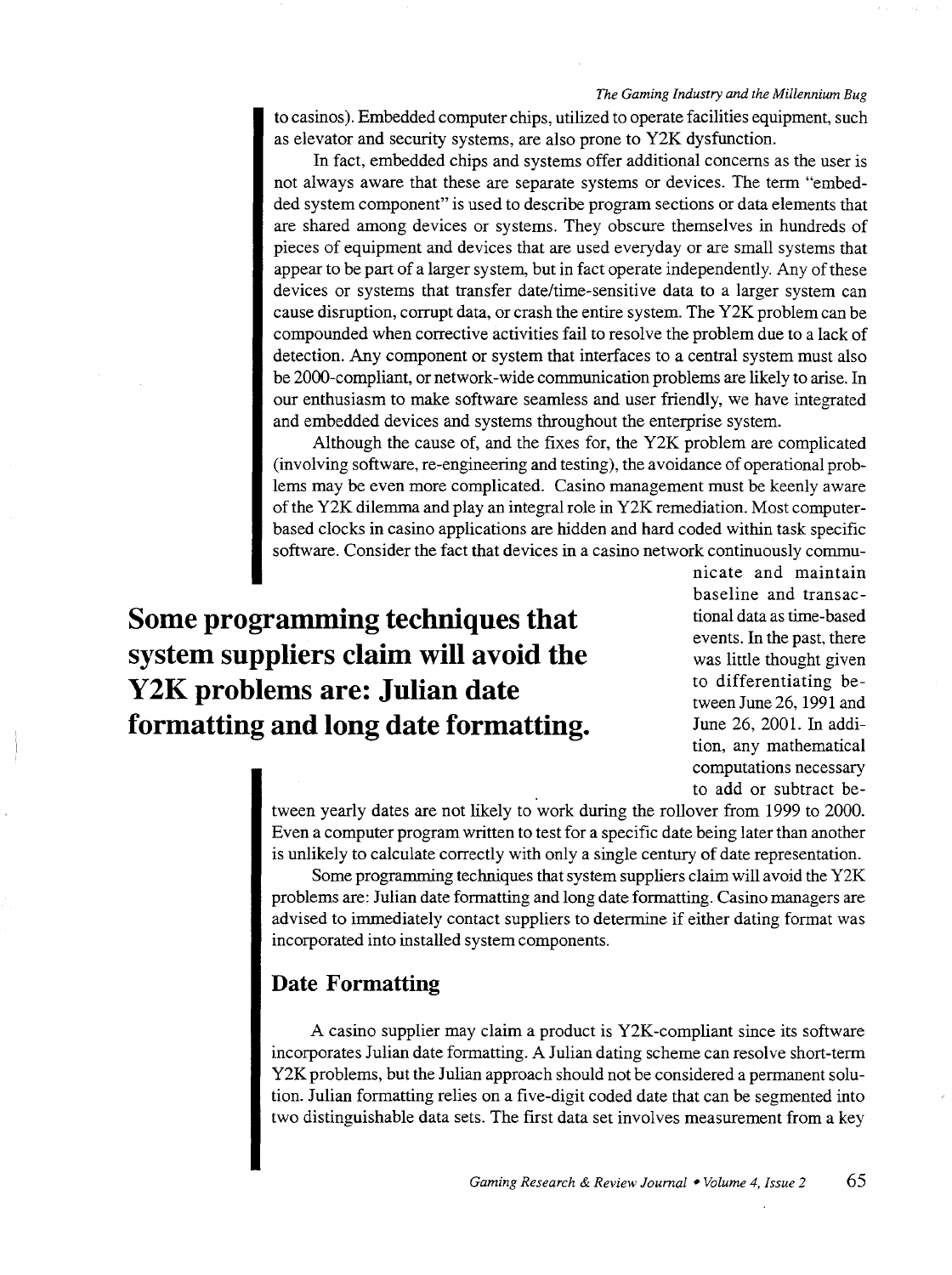date; the second set is simply the sequential number assigned to each consecutive day of a calendar year.

For example, assume the Holly Casino opened on July 6, 1957. Using the year of initial operation as the key year date and assuming that today is December 11, 1999, the five-digit Julian date of 42344 would represent this day, month, and year.

In this example, the first data set contains the number "42". This two-digit number is the mathematical difference between the key year date ( 1957) and the current year (1999). The second data set contains the number "344". This threedigit number represents the current day by its consecutive day-of-the-year identifier (example assumes December 11 is the  $344<sup>th</sup>$  day of 1999).

By storing dates in an encoded Julian format, the Y2K problem is deferred until the end of the  $99<sup>th</sup>$  year following the key year. Julian date coding consumes one less digit (YYDDD) than a standard abbreviated date format of MMDDYY and therefore provides a reasonable alternative for data storage when memory capacity is at a premium.

Similar to Julian dates, long date formatting, also called extended date formatting, is also assumed to be immune to the Y2K problem. In long date formatting, the entire month, day, and year digits are used. A long date format is 8-digits long (MMDDYYYY) and therefore does not involve any abbreviated coding or represent storage capacity savings. The long date format for December 11, 1998 would be coded as 12111998. It is important to note that this is the formatting that Microsoft has incorporated into its product line. Based on long date formatting, Microsoft has stipulated that its software and operating system products are Year-2000 compliant.

Its 8-digit length, not the order of its data contents, defines long date formatting. It is not uncommon for various programmers to employ an alternate order of contents in a long date code (e.g., YYYYMMDD or DDMMYYYY).

A second form of long date formatting involves adding an identifier digit (sometimes referred to as a smart digit) to the existing 6-digit (MMDDYY) dates stored in memory. For example,

to represent the next century, an additional digit could be attached to the stored data. Assume an identifier digit (e.g., "2") will be added as a prefix to differentiate new century data from previously stored time/date data. In this case, the format

**The solution for Y2K-affected application software is to repair, recode, replace, or retire non-compliant programs.** 

would change to a seven-digit date code of this form 2MMDDYY. The presence of the identifier digit enables the system to easily distinguish between last century and current century data.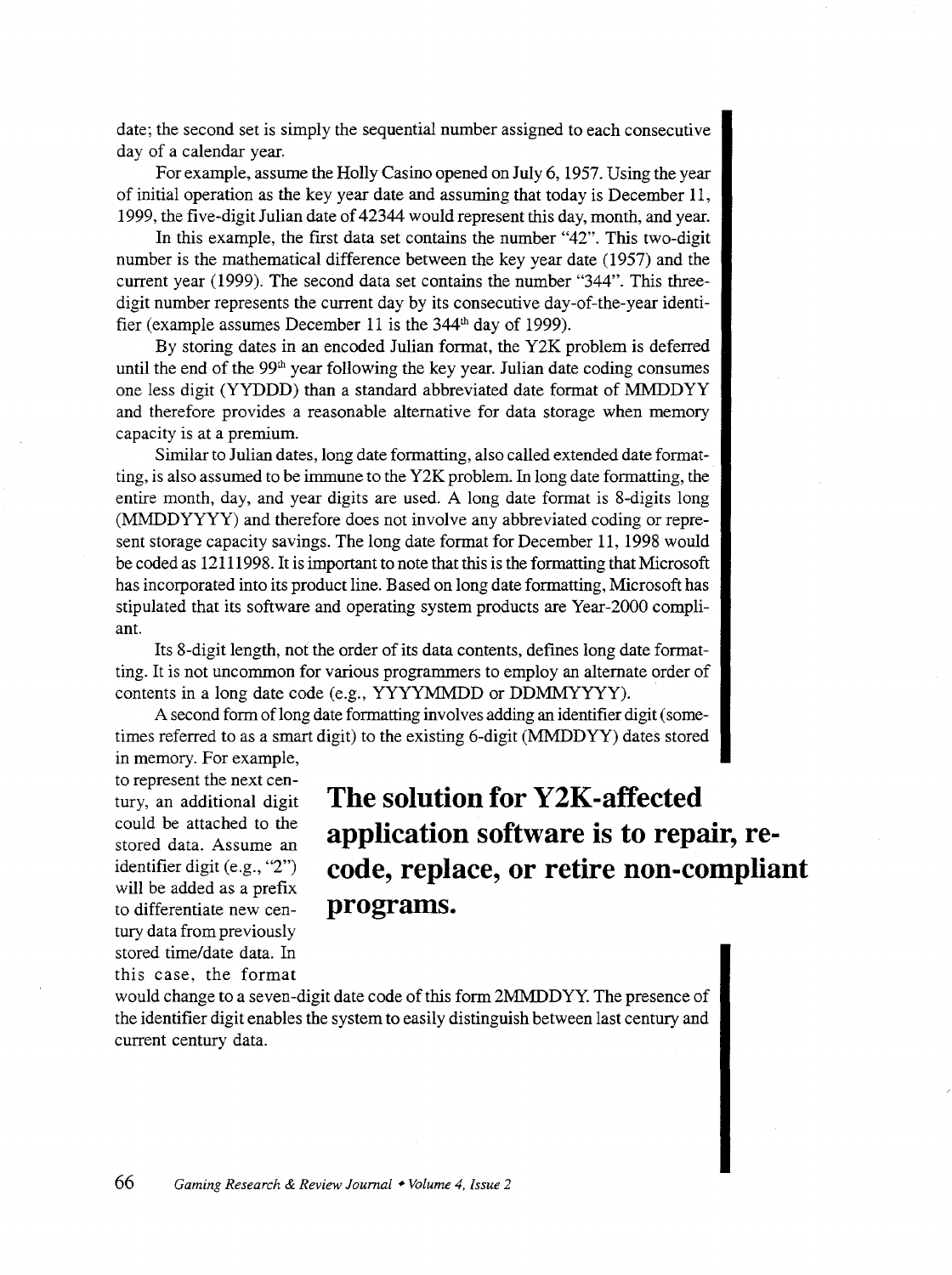#### **Corrections and Solutions**

On the surface, fixing the Y2K problem appears to be a simple procedure; just isolate non-compliant software and update it. Unfortunately, locating internal shortcomings, especially where time-based computations appear can be quite complex and troublesome. There are software programs available that claim to automatically correct Cobol programs to conform to Y2K standards. If a casino system contains Cobol programming, this approach may be sufficient to eradicate the millennium bug. This procedure, however, may not apply to other legacy programming languages that historically relied on similarly abbreviated date formatting or embedded systems and processors.

A plan to attain Y2K compliance must include the following five steps:

- 1. Understanding of Y2K Compliance--data storage and data recognition created as 4 digit (not 8-digit) elements.
- 2. Developing an Action Plan--formulate a work group for determining potential issues.
- 3. Conducting an Inventory of Installed Systems--identify time/data dependent hardware and software components.
- 4. Implementing Upgrade Solutions--collaboration of vendors to discover best route for compliance.
- 5. Developing Contingency Plans--project potential problems and operational solutions (Elliott, 1998).

A majority of casino managers appear to be unaware or unconcerned about the potential hazards of the Y2K phenomenon. Despite the national attention the Y2K problem has received, casinos may feel immune either because they believe the situation is specific to only certain types of businesses or they have been reassured by a system supplier that the installed casino system is Y2K-compatible. In either case, there should be cause for concern, since casino operations tend to monitor time-based events (reservations, receivables, payables, budgets, etc.) through a complex network of ancillary system interfaces (point-of-sale, property management, pro shop, golf course, etc.). It is important to note that unless each component of the casino system environment is Year 2000-compliant, the overall system remains vulnerable to Y2K destruction.

The solution for Y2K -affected application software is to repair, re-code, replace, or retire non-compliant programs. Repairing systems can take several forms. A casino may choose to have all the code for legacy programs examined for date/ time sensitive code and rewrite all the affected code. This is a solution that has kept many programmers busy for the past few years. Correcting the initial program code is an expensive but effective solution. A few makeshift solutions exist for patching up code. These solutions, called date-shifting and data windowing, use techniques that trick the software into thinking that one date period equals a new date period. Simply repairing or replacing selected Y2K-prone software will not likely solve the entire casino problem, since interconnected applications may not be able to interpret imported or exported data. The most effective solution is to have each software supplier certify that its product is 2000-compliant. In order to verify compliance, management should conduct a test of installed systems to verify Y2K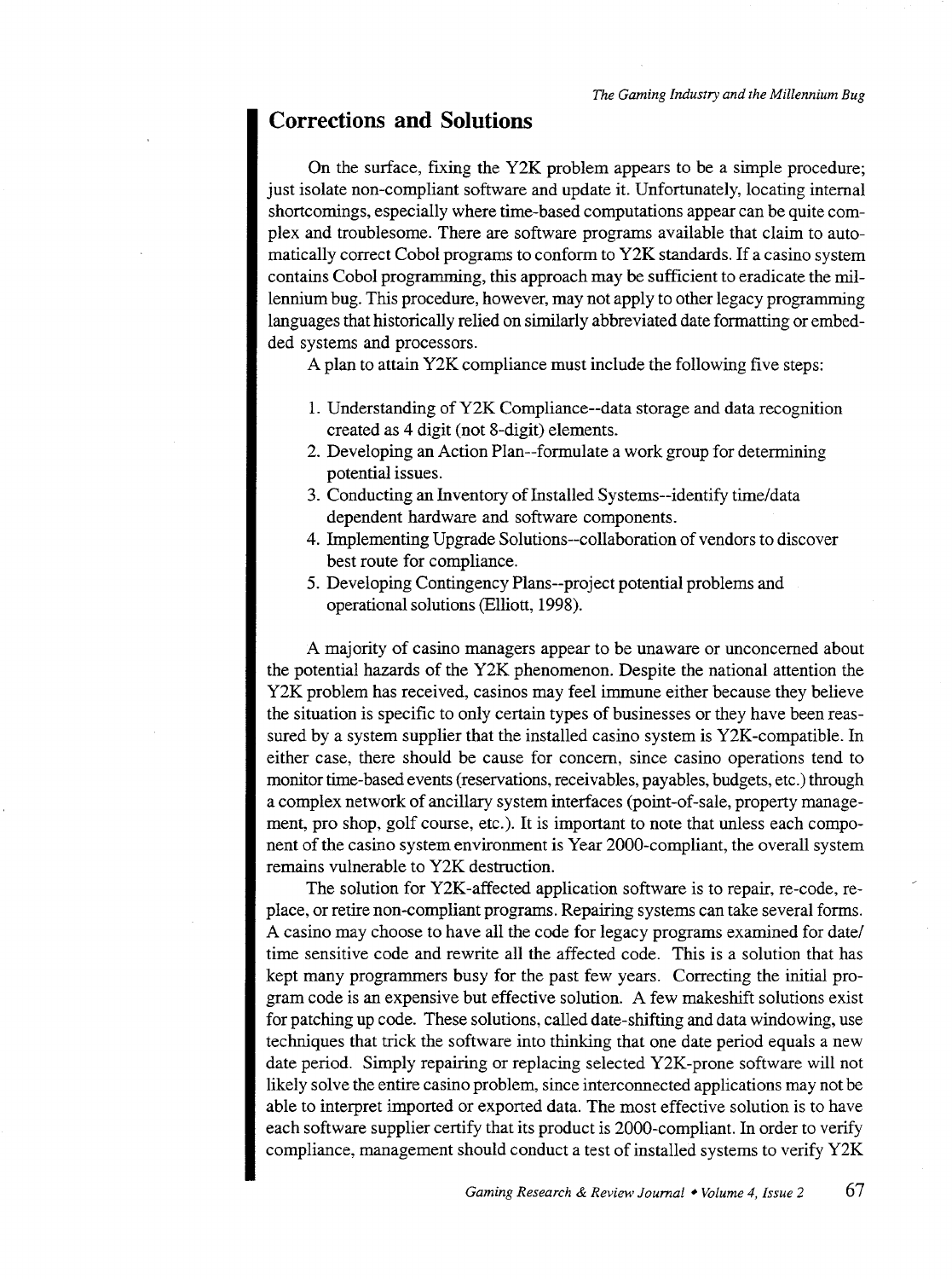compliance network-wide. Although compliance stipulations on stand-alone applications can be secured more easily, the presence of interfaceable compliance is difficult to access.

The complete casino network must be checked for compliance. Casinos need to:

- determine the scope and magnitude of the Y2K problem by identifying mission critical systems;
- understand legal rights under supplier contracts;
- devise solutions for establishing compliance; and
- test interfaced systems to ensure casino-wide compliance.

An additional layer of complexity is added to the casino industry because a casino must report accurate information to a regulatory agency. In the State of Nevada for example, casinos have been asked by the Nevada State Gaming Control Board to provide a Y2K compliance report that describes applicable systems and what the casino has done to ensure that the systems are compliant.

A casino computer-based system is classified as Y2K-compliant if correct management and manipulation of time dependent data can be *demonstrated.* A casino-wide effort must be made to ensure that each individual application is Y2Kcompliant and that interconnected, data exchanging applications are also Y2Kcompliant. Non-compliant applications and network components must be isolated and evaluated relative to discontinuance, correction, or temporary replacement by manual processing.

Part of the procedure for proving Y2K-compliance is to request compliance verification from the system supplier. The system provider should stipulate in writing that the installed application conforms to Y2K compliance standards and provide a mechanism for the casino to test the result. Meeting this requirement can be simplified if the casino requires its system vendors to stipulate in writing that hardware and software components are Y2K compliant now ("Seeking solutions", 1998). This process is usually referred to as a Y2K-Compliance Declaration. If an application is found to be non-compliant, the supplier should be queried relative to upgrading or replacing the application to achieve Y2K-compliance. A close reading of the maintenance or support agreements may provide a basis for vendor motivation. When a non-compliant application lacks vendor support, an alternate source of service may be necessary. For proprietary systems, the casino must work to recode the parts of the systems that use, store, or accumulate date sensitive data. Since this process is time consuming, it may be past the time where this solution is reasonable.

In a best case scenario, casino management would have been wise to establish enterprise-wide compliance at least 12 months prior to the millennium. At this point careful contingency planning for both isolated and massive issues should be put into place.

#### **Liability Issues**

The Y2K problem is of such dramatic proportions that an entire legal specialty has evolved to litigate Y2K situations. Under the rubric of Technology or Intellectual Property laws, specialists have established guidelines for fiduciary stan-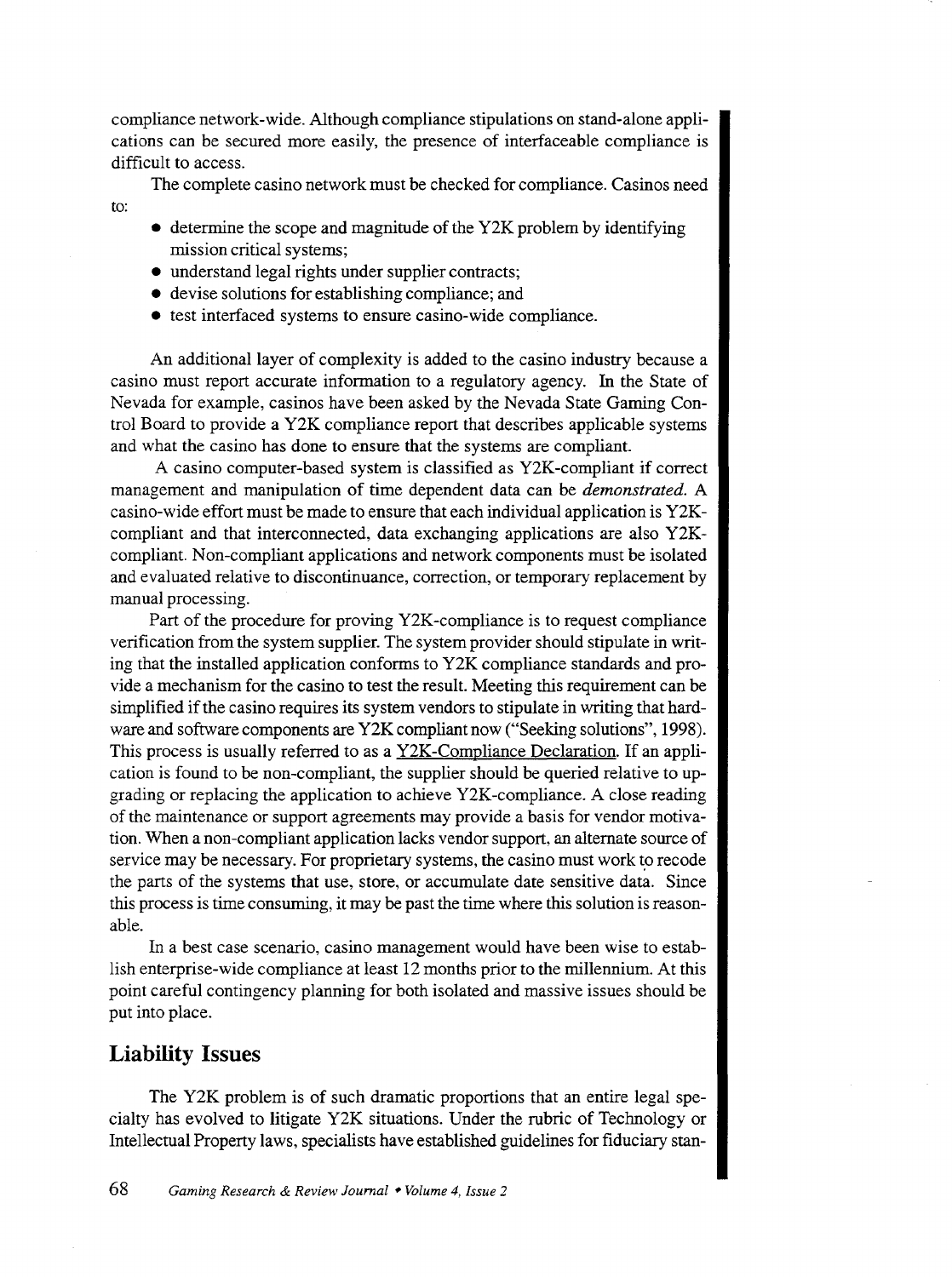#### *The Gaming Industry and the Millennium Bug*

dards of care and damage-recovery based upon the implications of an installed system failure due to Y2K-non-compliance.

Casino legal issues come down to three broad areas of concern: breach of contract, business interruption, and personal injury. Casino managers are advised to evaluate license agreements and service contracts to establish Y2K responsibilities. Do vendors have an obligation to provide a Y2K adjustment, modification, or replacement based upon existing contracts? If a Y2K correction or conversion is necessary, who will fix it and who will be responsible for the cost of compliance attainment? Did the software perform per its warranty? Is a vendor obligated to fix the problem? Does the casino have business interruption insurance? Is insurance sufficient enough to cover data corruption and Y2K -compatibility? Management would be wise to survey technology suppliers to determine whether installed products conform to Y2K compliance standards. It is important to note that legal experts believe that claims of nonperformance will be based on the original license agreement that accompanied the application. Management is also advised to review such documentation to determine if specific disclaimers of warranty or limited liability are relevant to a Y2K failure.

#### **Internet Connectivity**

The Internet Year 2000 Working Group conducted a study of Internet protocols to ensure Y2K-compliant data transmission. Overall, the researchers concluded that the investigation discovered little reason for concern with regards to the functionality of the protocols. With respect to other computers on the Internet, each user remains reliant upon network servers and routers to ensure compatibility ("Inside the Internet", 1999).

## **Summary**

Shortcuts in programming over the past several decades have led to the construction of information systems with inherent programming problems. Programs written when disk space was expensive, frequently stored dates in a format that minimized the number of characters needed to capture a transactional date. Date calculations are fundamental to virtually every casino computing process. Member accounts may become bogus, vendor payments may go umecorded, and payroll checks may bounce.

Casino managers must be aware of the potential a Y2K non-compliant application can cause the business. Management should be capable of identifying, controlling, and remedying the problem (see Figure 1 for web sites to help). Be sure the casino is prepared to raise the roof on December 31, 1999 and have it land back in place on January 1, 2000! Management must be careful not to let the millennium bug grab the casino by its database!

www.2k-times.com www.y2k.gov

www.y2kbase.com www.sba.gov/y2k

Figure 1. Millennium Bug Informational Web Sites